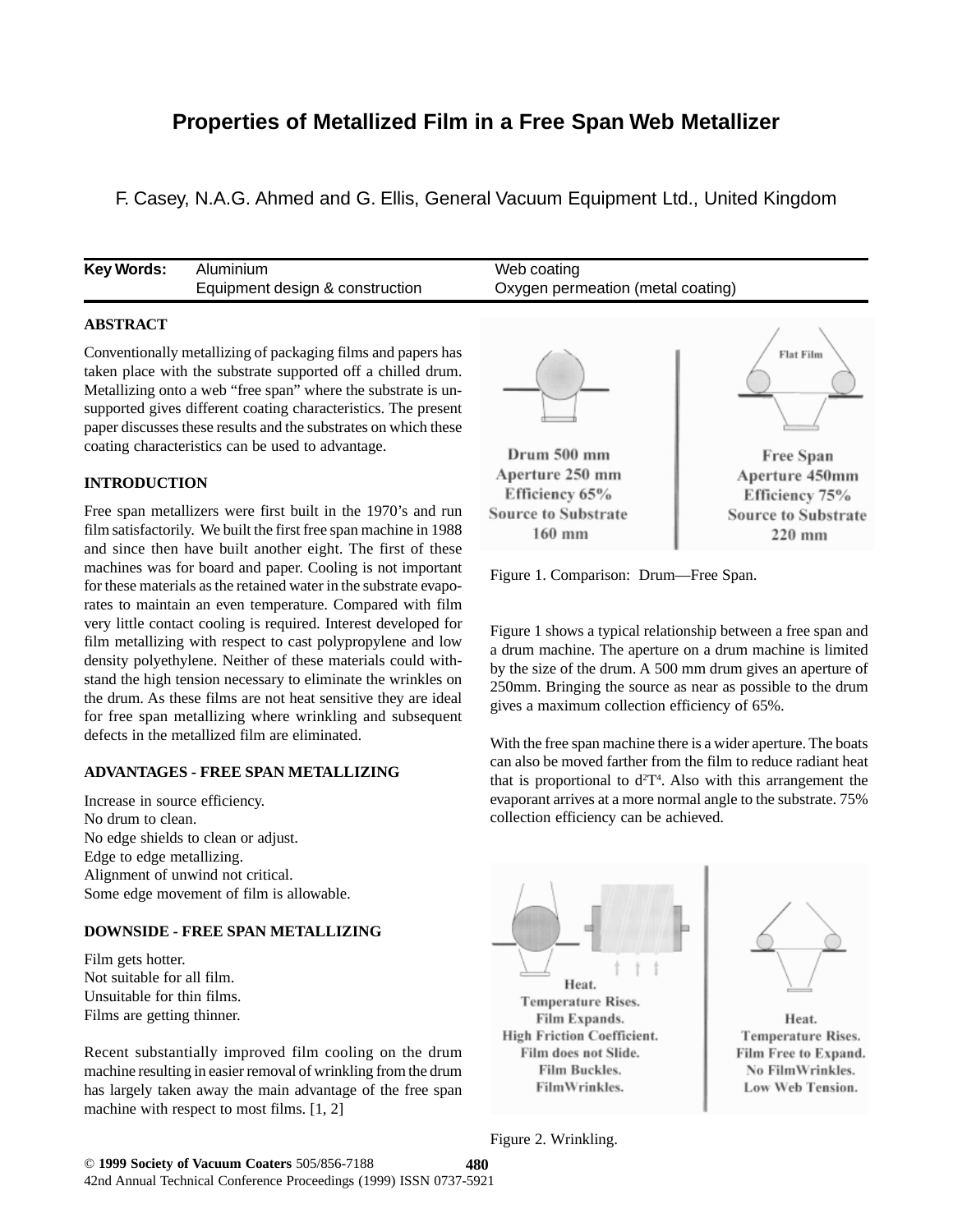During metallization the heat input to the film raises the temperature causing expansion. (Figure 2). On a drum machine under vacuum high friction between the film and the drum prevents the film expanding easily. As a result the film buckles on the drum causing wrinkles. With a free span machine the film is free to expand. A smooth surface is presented to the evaporant and no defects occur. As mentioned earlier, improvements in film cooling on a drum machine have leveled up to some extent this advantage.



Figure 3. Easy Cleaning.

The shielding around the aperture where the aluminium is applied to the substrate is simple. (Figure 3.) The hinged shield can be lowered for easy cleaning and for accessibility to the plate behind the web. There are no edge shields to adjust or clean. As there is no drum there is no drum to clean.



Figure 4. Edge to Edge Metallizing.

Because there are no edge shields edge to edge metallizing is possible, alignment of the unwind is not critical and some film wander is permissible. (Figure 4).

Another advantage claimed [3] for free span is, because of the large thermal gradient between the cooled process drum and the hot film surface, micro-cracking in the aluminium layer can occur on a drum machine, resulting in reduced barrier.

#### **EXPERIMENTAL WORK**

Comparison tests were carried out with film metallized in a drum and a free span machines. The film was metallized at various optical densities. The coating structures and the barrier performances of the resulting metallized films were then examined. The BOPP film used was supplied by Hoechst (Trespaphan SCM17, 17.5 micron thick). The film was reverse sided heat sealable grade. Neither the drum machine nor the free machine affected the heat sealability of the film. Figure 5 shows a schematic diagram of the free span metallizer. In the present work all films were metallized at various optical densities. A film speed of 8m/s was chosen so as to conserve material.



Figure 5. Schematic Diagram of Free Span Metallizer.

## **RESULTS**

The reverse sides of the films were tested using a high magnification optical microscope. The investigation shows no evidence of any aluminium deposit on the reverse side of film metallized with a free span machine. A further test was carried out to etch and remove aluminium from the metallized sides to inspect the reverse sides of films. In this test a dilute solution of sodium hydroxide was used to etch the aluminium. Again, there is no evidence of any aluminium deposit on the reverse side of free span metallized film. The heat sealability quality of the free span metallized film was equal to the quality of the drum metallized film.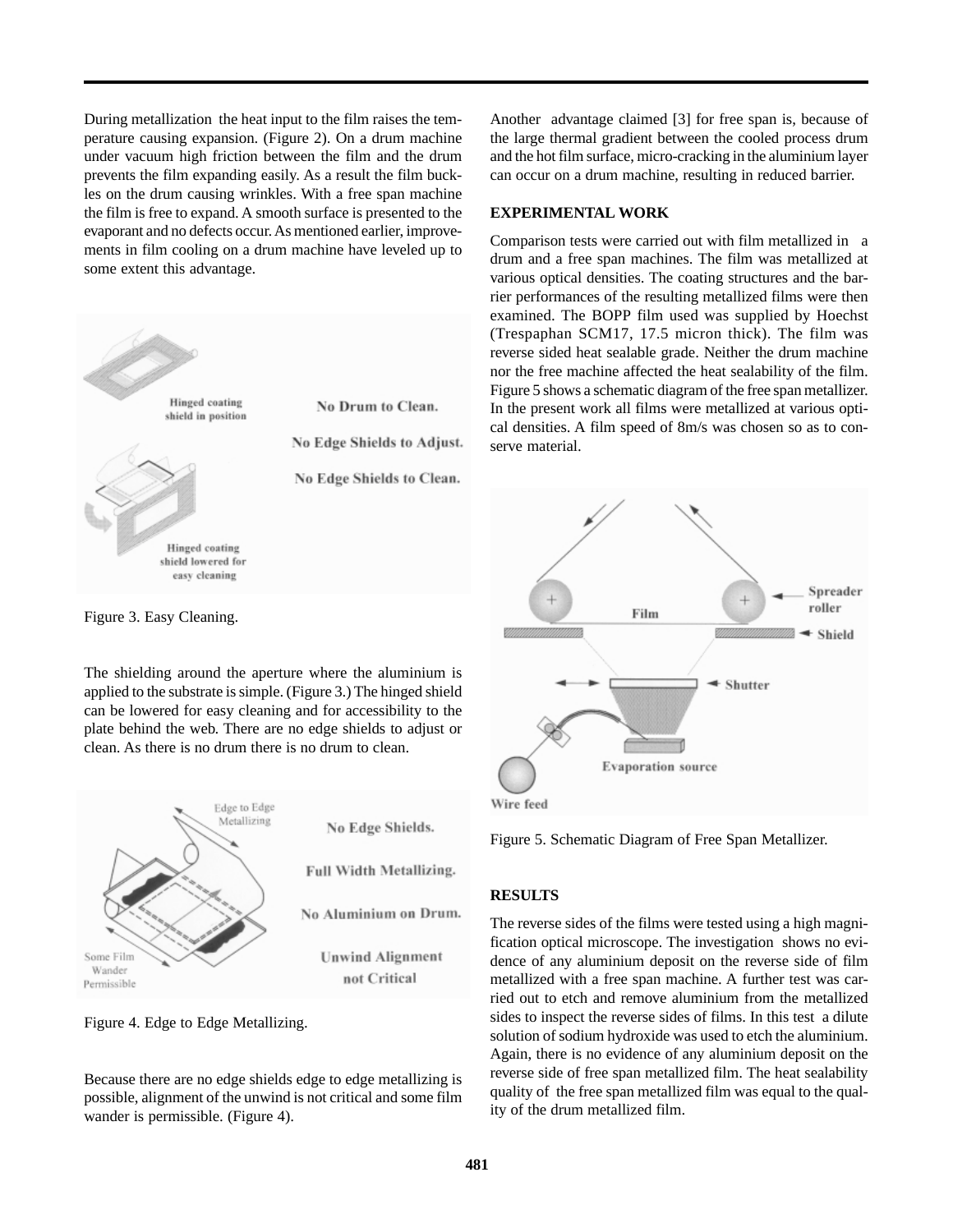

Figures 6. AFM Photograph of coating Structure: Drum.



Figures 7. AFM Photograph of coating Structure: Free Span.

The structure of the aluminium on film produced on a free span machine and a drum machine was analysed using AFM microscopy. Figures 6 and 7 shows such a comparison. The structure of aluminium metallized in a drum machine shows a typical columnar growth. The structure of aluminium metallized in a free span machine exhibits a slightly more dense structure probably due to the higher substrate temperature. This is illustrated in Figure 8.

A micro-crack can be seen in the photograph related to drum metallizing. However, there is no evidence of any loss of barrier in the tests undertaken on the drum metallized film. Calculation of substrate temperature indicates that at a film speed of 8m/s the substrate temperature during metallization in a drum machine is below 60°C while the substrate temperature during metallization in a free span machine is 80°C or higher. High substrate temperature affects the nucleation sites of depositing atoms and can result in a molten structure instead of columnar growth [4]. Such a structure could affect the barrier properties of the metallized film.

A comparison between the barrier properties of films metallized in a free span and drum machines was carried out. The results are shown in table I.



Figure 8. Coating Structure: Drum and Free Span.